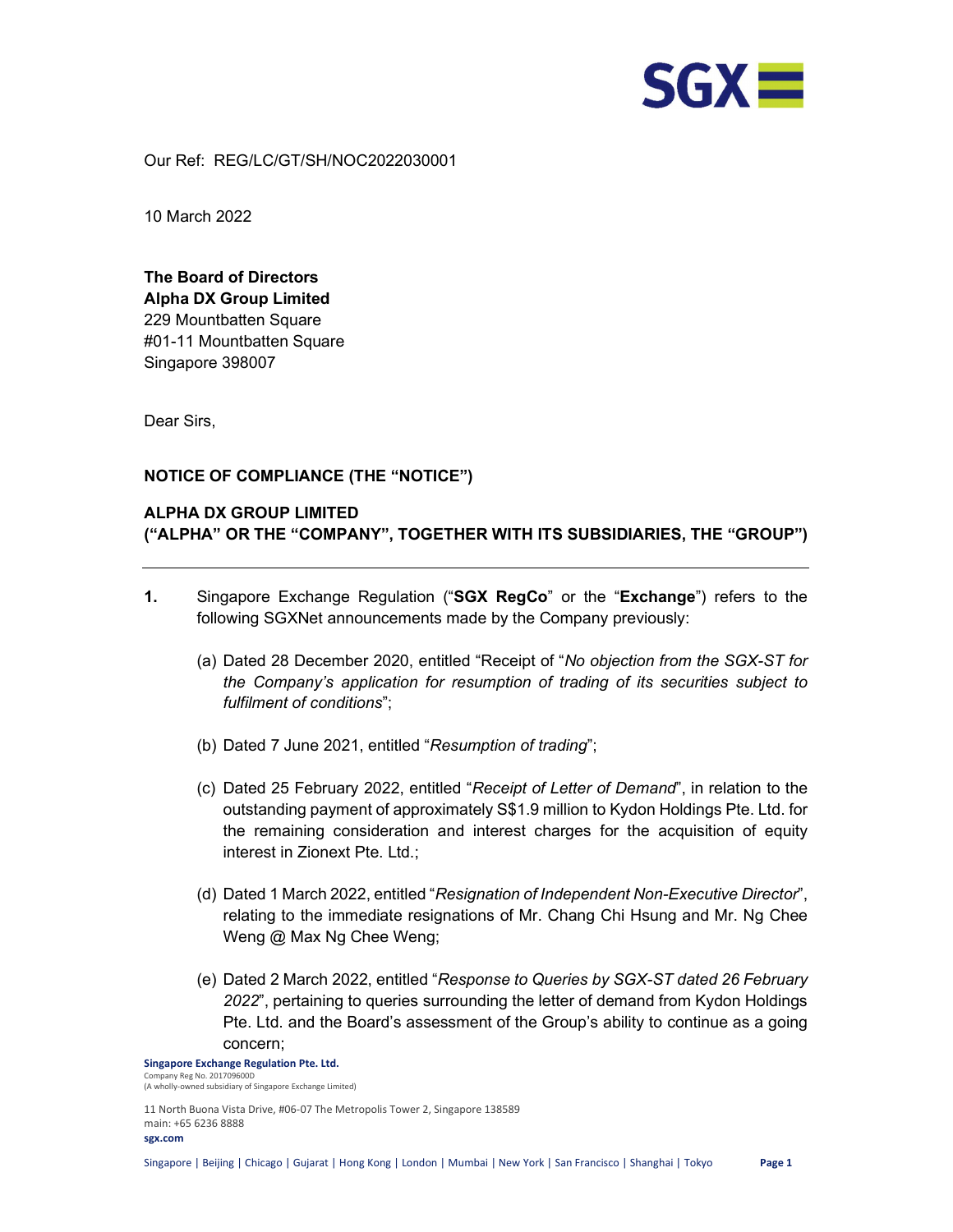

- (f) Dated 2 March 2022, entitled "Receipt of Writs of Summons", in relation to S\$0.6 million owing to the Company's continuing sponsor, PrimePartners Corporate Finance Pte. Ltd.; and
- (g) Dated 9 March 2022, entitled "Resignation of Independent Non-Executive Director" relating to the immediate resignations of Ms. Chew Yean Nee and Mr. Fabian Sven Bahadur Scheler.

## 2. Trading Resumption

- 2.1 Trading in the Company's securities had been suspended in November 2019 due to going concern issues.
- 2.2 On 28 December 2020, the Company announced that the SGX-ST has no objection to the Company's trading resumption proposal, subject to the fulfilment of certain conditions ("Resumption of Trading Conditions"), including the following:-
	- (a) Funding from an investor, DiDi Investments, Inc. (the "Investor");
	- (b) An undertaking from the Investor to provide continuing financial support to the Group for at least 12 months following resumption of trading, so as to enable the Company to execute its business plans, remain as a going concern and repay its debts as and when they fall due;
	- (c) An undertaking from the Investor to maintain its shareholdings in the Company at not less than 51% for at least 12 months following the resumption of trading;
	- (d) Disposal of loss-making subsidiaries in the Company's old business of oil and gas exploration ("Proposed Disposal");
	- (e) Completion of acquisition of new business, Kydon Learning Systems Institute Pte. Ltd. ("Proposed Acquisition");
	- (f) Confirmation from the external auditors, Nexia TS Public Accounting Corporation ("Nexia") that upon completion of the Proposed Disposal and Proposed Acquisition, and in view of the provision of convertible loan from the Investor, issues due to going concern resulting in the disclaimer of audit opinion on the Group's FY2019 financial statements will be addressed; and
	- (g) Board's confirmation on sufficiency of working capital for 12 months after resumption of trading and ability to continue as a going concern.

Singapore Exchange Regulation Pte. Ltd. .<br>ny Reg No. 201709600D (A wholly-owned subsidiary of Singapore Exchange Limited)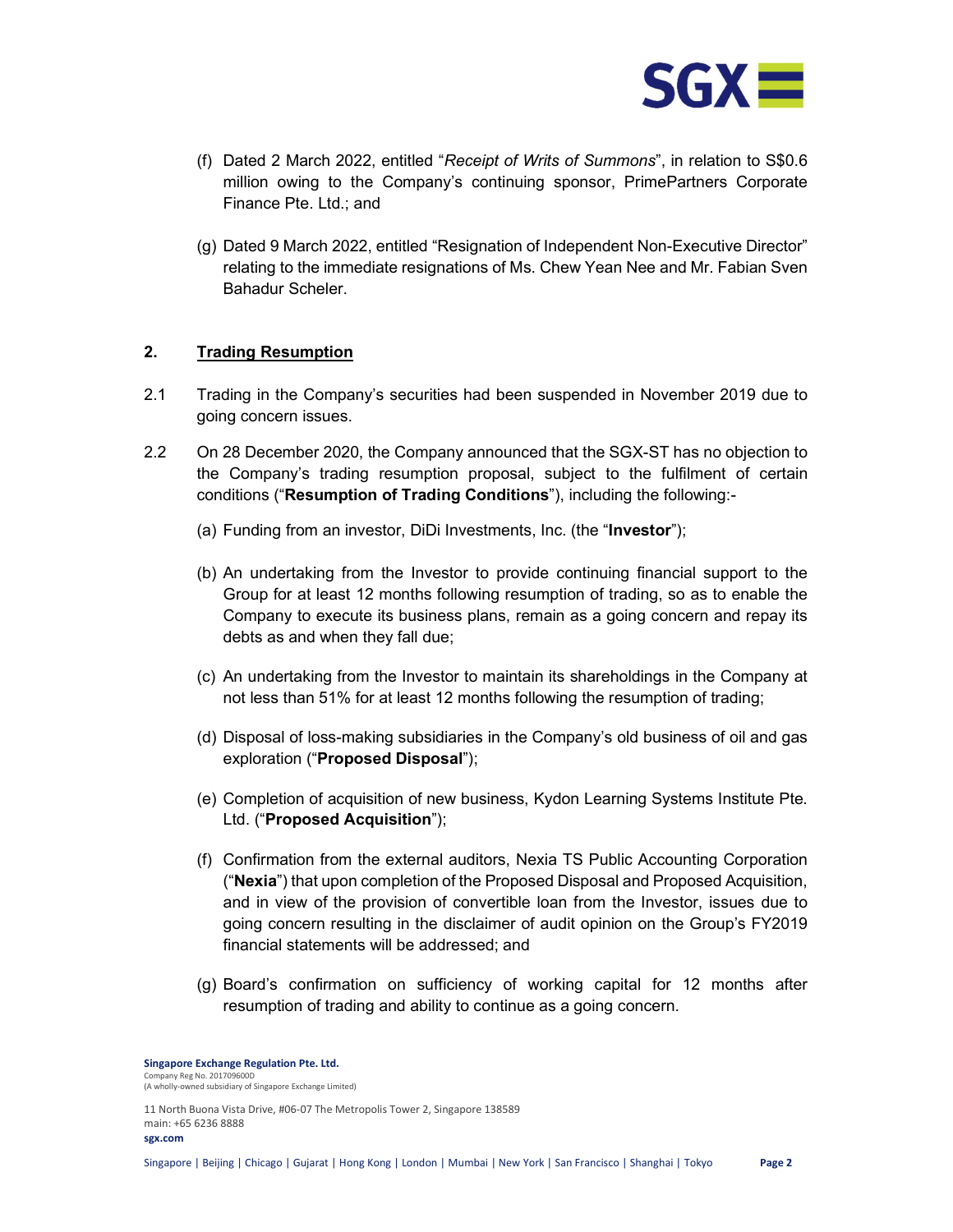

- 3. On 7 June 2021, the Company announced that it has fulfilled all the Resumption of Trading Conditions. Accordingly, trading in the Company's securities resumed on 8 June 2021.
- 4. We note the following developments in the Company subsequent to the Company's trading resumption:
	- (a) The Company's announced financial results for the six months ended 30 June 2021 ("HY2021") (announced on 13 August 2021), nine months ended 30 September 2021 ("3QFY2021") (announced on 13 November 2021) and the financial year ended 31 December 2021 ("FY2021") (announced on 2 March 2022) did not indicate any going concern issues.
	- (b) On 25 February 2022, the Company announced the receipt of a letter of demand dated 18 February 2022 from solicitors acting for Kydon Holdings Pte. Ltd. ("Vendor"), the Vendor for the Proposed Acquisition, seeking payment of approximately S\$1.9 million in relation to the remaining consideration for the Proposed Acquisition ("Vendor Letter of Demand").
	- (c) On 28 February 2022, the Company announced the immediate resignations of two independent directors, namely Mr. Chang Chi Hsung ("Mr Chang") and Mr. Ng Chee Weng  $@$  Max Ng Chee Weng ("Mr Ng"). Both Mr Chang and Mr Ng provided the same reasons for resigning, being "Differences with management on the administration and the timeliness of certain disclosure and announcement of matters to shareholders" in relation to the Vendor Letter of Demand.
	- (d) On 1 March 2022, PrimePartners Corporate Finance Pte. Ltd. ("PPCF") terminated its continuing sponsorship agreement with the Company, giving three months' notice for Alpha to find a new sponsor.
	- (e) On 2 March 2022, the Company responded to queries from SGX RegCo on 26 February 2022 in relation to the Vendor Letter of Demand ("Response to SGX Queries"). In its responses, the Company stated, inter alia, that:
		- i. it has been negotiating with the Vendor on a proposed payment plan and that the Vendor had agreed on an extension on time and for resolution on a timely manner.
		- ii. it has received a letter of demand on 11 February 2022 from solicitors representing PPCF for an outstanding amount of S\$0.6 million for sponsorship and financial advisory fees. The Company has on 1 March

Singapore Exchange Regulation Pte. Ltd. .<br>ny Reg No. 201709600D (A wholly-owned subsidiary of Singapore Exchange Limited)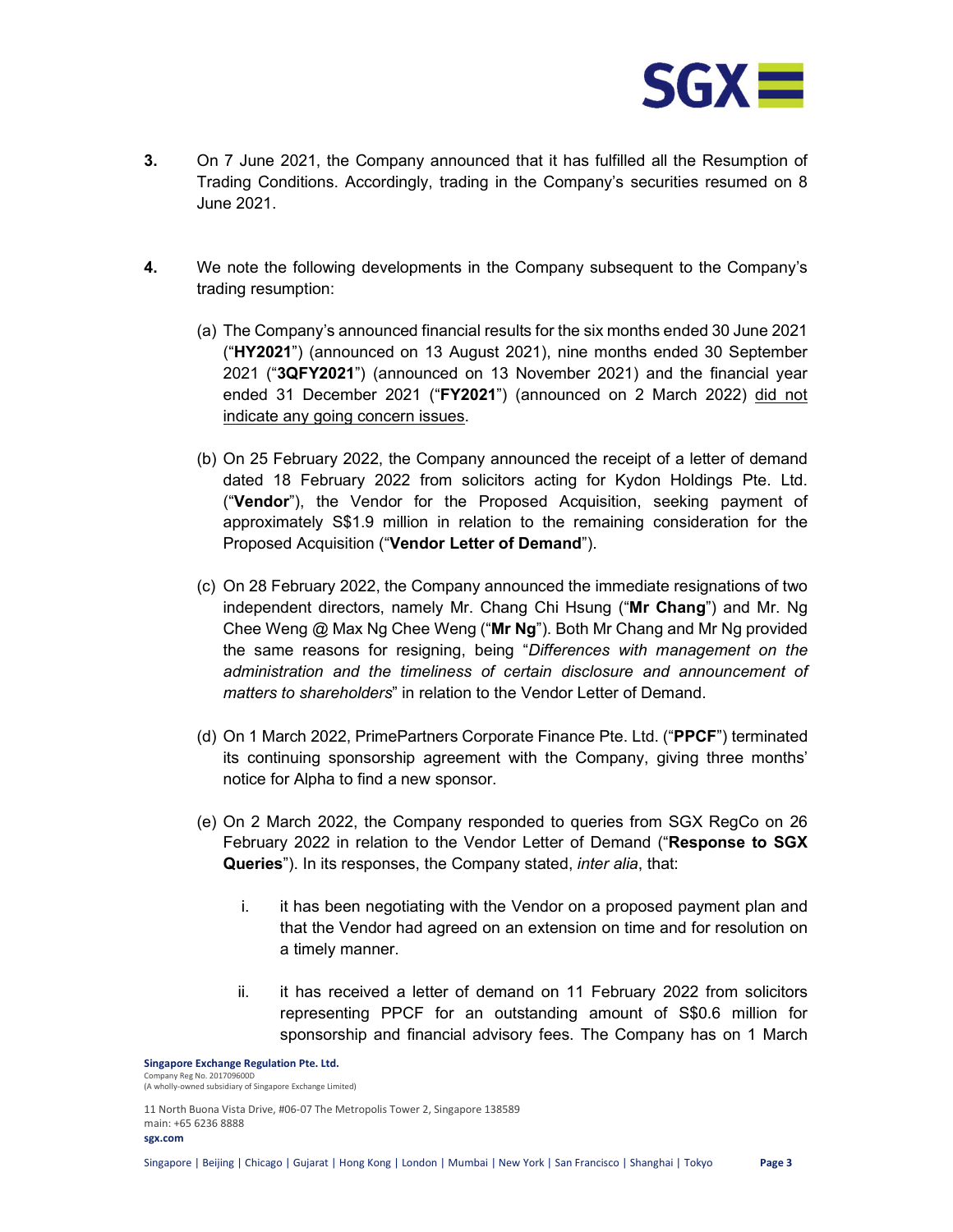

2022 received a Writ of Summons filed by PPCF in the Singapore High Court. ("PPCF Writ"). The Company elaborated that it is in negotiations with PPCF and that the claimed amount is not expected to have a material financial impact to the Group's NTA and EPS for FY2022.

- iii. Notwithstanding the Vendor Letter of Demand and PPCF Writ, the Board confirmed that the Group is able to continue as a going concern and the Group had cash and cash equivalents of S\$3.4 million as at 31 January 2022. The Board further confirmed that the Company's shares should not be suspended pursuant to Catalist Rule 1303(3) and that sufficient information has been disclosed to enable trading of the Company's shares to continue in an orderly manner.
- (f) On 2 March 2022, SGX RegCo issued further queries to the Company in relation to the resignations of Mr Chang and Mr Ng, the PPCF Writ, the resignation of PPCF and the Company's Response to SGX Queries (the "2 March Queries"). Till-date, the Company has yet to respond to the 2 March Queries. Please refer to Appendix A for the 2 March Queries.
- (g) After the Company released its FY2021 unaudited full year financial results ("FY2021 Results") on 2 March 2022, SGX RegCo issued another set of queries to the Company on 3 March 2022, requesting for breakdown of certain items in its financial statements and updates on its new business ("3 March Queries"). Tilldate, the Company has yet to respond to the 3 March Queries. Please refer to Appendix B for the 3 March Queries.
- (h) On 5 March 2022, the Company announced that it had, on 4 March 2022, received a statutory demand from the solicitors of the Vendor for the alleged outstanding fees of approximately S\$1.9 million ("Vendor Statutory Demand"). This is notwithstanding that Alpha had earlier announced that it was negotiating with the Vendor on a proposed payment plan and the Vendor had agreed on an extension of time and for resolution on a timely manner.
- (i) The Company requested for a trading halt on 7 March 2022.
- (j) On 9 March 2022, the Company announced two further resignations of independent directors, namely Ms. Chew Yean Nee ("Ms Chew") and Mr. Fabian Sven Bahadur Scheler ("Mr Fabian"). Similar reasons as the earlier resignations were provided, being differences with management on the administration and the timeliness of certain disclosure and announcement of matters to shareholders.

Singapore Exchange Regulation Pte. Ltd. .<br>ny Reg No. 201709600D (A wholly-owned subsidiary of Singapore Exchange Limited)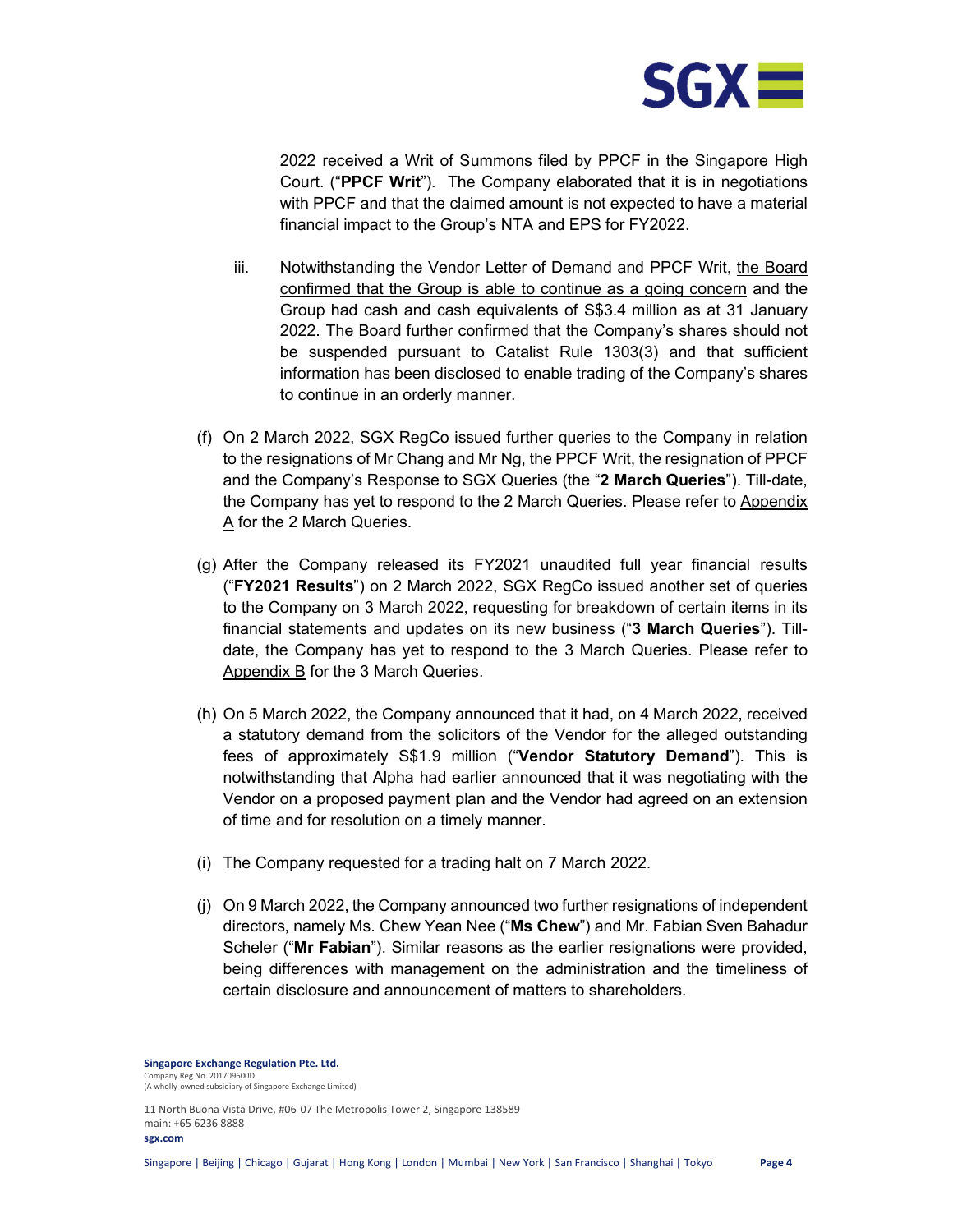

## 5. Exchange's Directives

- 5.1 Catalist Rule 305(1) provides that the Exchange may exercise administrative powers for the purpose of ensuring that the market is fair, orderly and transparent. Catalist Rule 305(1)(b) provides that the Exchange may require an issuer to make specific disclosures; and Catalist Rule  $305(1)(k)$  further provides that the Exchange may impose any other requirements on Relevant Persons which the Exchange considers appropriate.
- 5.2 In light of the above and pursuant to Catalist Rules 305(1)(b) and (k), SGX RegCo hereby directs the Company to comply with the following:
	- (a) Respond to the queries posed by SGX RegCo on 2 and 3 March 2022 (refer to Appendices A and B) via a SGXNet announcement no later than Monday, 14 March 2022.
	- (b) Obtain and disclose via SGXNet by Wednesday, 16 March 2022, detailed explanations from each of Mr Chang, Mr Ng, Ms Chew and Mr Fabian (collectively, the "Former IDs") as to the reason(s) for each of the Former ID's resignation including:
		- i. providing detailed reasons for their resignation;
		- ii. whether there are any other material reason / concerns leading to his/her resignation;
		- iii. actions taken by each of the Former IDs in relation to areas of concerns that resulted in their resignations; and
		- iv. why he/she consider it proper and appropriate to resign at this juncture in view of these concerns, and given that the Company is in the midst of responding to SGX RegCo's queries and the Board is assessing the Group's ability to operate as a going concern.

SGX RegCo also wishes to refer the Company and the Former IDs to our Regulator's Column published on 1 July 2021 entitled "Regulator's Column: What SGX RegCO expects of Nomination Committees when directors join or resign."

Based on the responses to be provided by each of the Former IDs, SGX RegCo will make an assessment of each of the Former IDs' suitability for appointment as a director and / or executive officer in any issuer listed on the SGX-ST.

(c) Appoint new independent directors to the Board of Alpha. SGX RegCo further requires the Company to obtain prior approval of the Exchange for such appointments.

Singapore Exchange Regulation Pte. Ltd. .<br>ny Reg No. 201709600D (A wholly-owned subsidiary of Singapore Exchange Limited)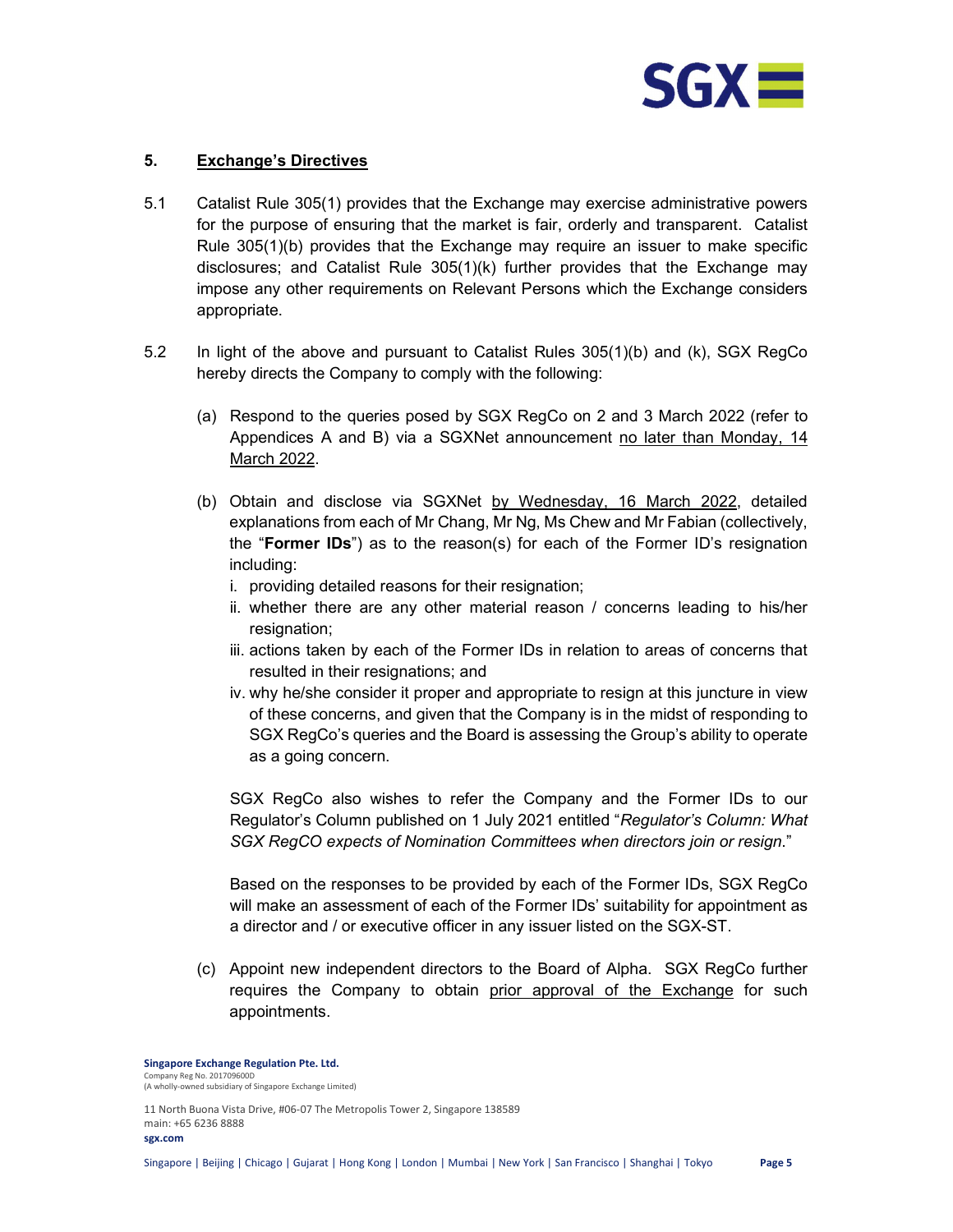

- (d) Following the resignations of the Former IDs, the Company does not have any member on its Audit Committee ( $A^c$ ). The Company is reminded to comply with Catalist Rule 704(7) to fill the vacancies within its AC within two months, but in any case not more than three months.
- 5.3 Trading in the Company's securities should be suspended until there is clarity on the affairs in the Company, including the Group's ability to operate on a going concern.
- 5.4 Where warranted, SGX RegCo may issue further directives to the Company to look further into any areas of concern and/or take appropriate regulatory actions.
- 5.5 SGX RegCo requires (a) the Company; (b) its past, current and future board of directors, key management and staff; and/or (c) any other person(s) as directed by the Exchange, to render full cooperation to the SGX RegCo and its sponsor, PPCF.
- 5.6 Please note that this Notice is an official notification to the Company with immediate effect.
- 5.7 Pursuant to Catalist Rule 305(4), failure to comply with the requirements SGX RegCo has imposed shall be deemed to be a contravention of the Catalist Rules.
- 5.8 Please note that compliance with this Notice does not constitute a waiver of any kind, and SGX RegCo reserves the right to take disciplinary action against the Company and/or any Relevant Person(s) for breaches of the Catalist Rules, including any failure to comply with the requirements SGX RegCo has imposed.

Yours faithfully,

June Sim Senior Vice President Head, Listing Compliance Singapore Exchange Regulation

cc: Ms Ng Shi Qing, PrimePartners Corporate Finance Pte. Ltd.

Singapore Exchange Regulation Pte. Ltd. .<br>Iny Reg No. 201709600D (A wholly-owned subsidiary of Singapore Exchange Limited)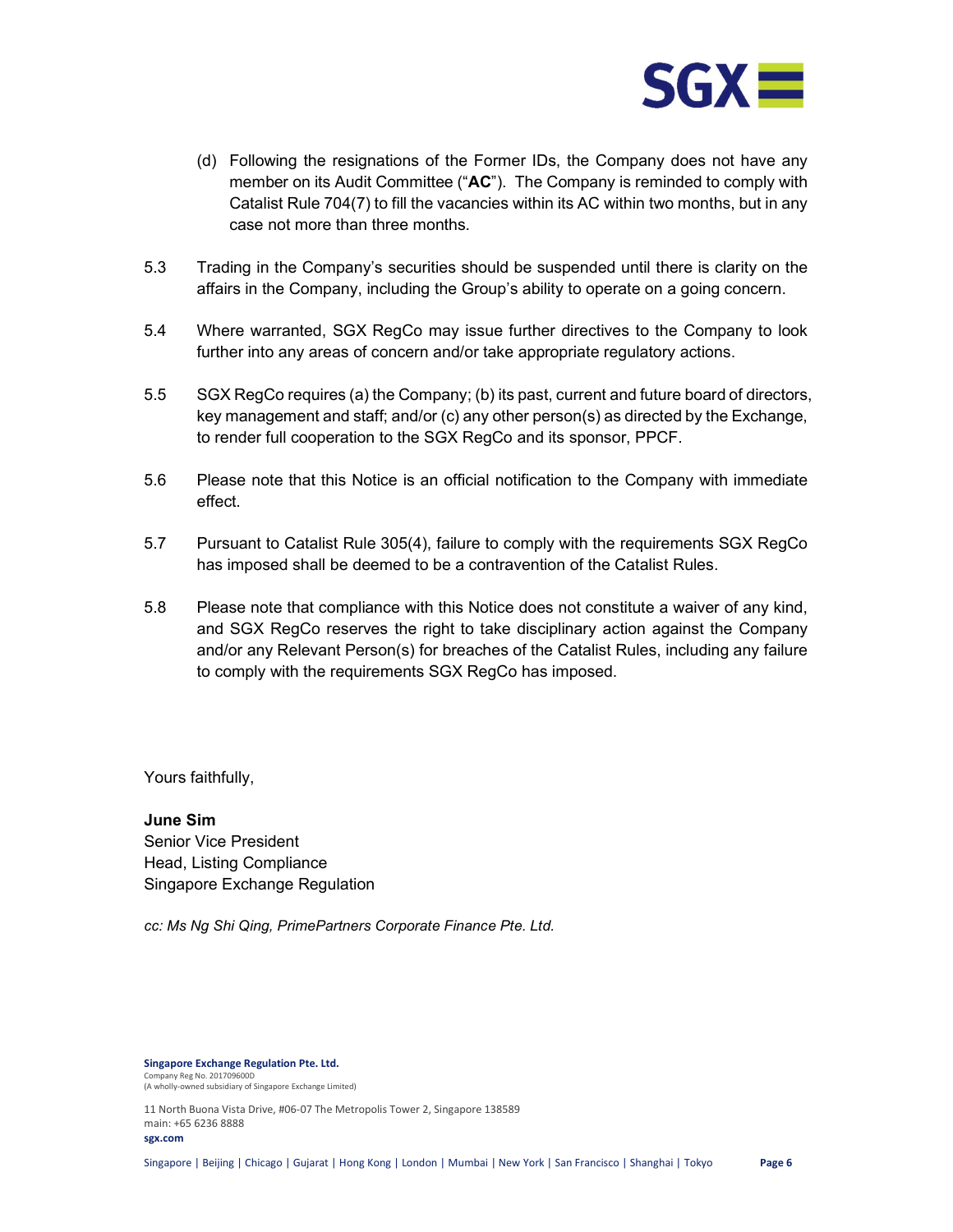

#### Appendix A – 2 March Queries

We refer to the announcements made by Alpha DX Group Limited ("Alpha" or the "Company") on 1 and 2 March 2022, in relation to the following:

- (a) Resignation of Independent Non-Executive Director, Mr Chang Chi Hsung ("Mr Chang");
- (b) Resignation of Independent Non-Executive Director, Mr Ng Chee Weng@Max Ng Chee Weng ("Mr Ng");
- (c) Writ of Summons rec from the Company's continuing sponsor, PrimePartners Corporation Finance Pte. Ltd. ("PPCF") on 1 March 2022 for a sum of S\$604,844.76;
- (d) Resignation of PPCF on 1 March 2022; and
- (e) Response to SGX Regco's queries on 2 March 2022 in relation to the Letter of Demand announced on 25 Feb 2022.

Please work with the Company on the following queries:

- 1. Reason stated for the resignations of Mr Chang and Mr Ng is due to "differences with management on the administrative and timeliness of certain disclosure and announcement of matters to shareholders" with reference to the 25 Feb 2022 announcement.
	- Please elaborate on the reasons stated by Mr Chang and Mr Ng.
	- Are there any disagreement or unresolved differences between the Company's Executive Directors / management and Mr Chang and Mr Ng?
	- Are there any material governance concerns, internal control concerns or matters concerning the management of company's affairs which have a material impact on the company's financial performance or operations, that should be brought to the attention of the shareholders?
- 2. In response to SGX RegCo's queries, the Company responded on 2 March 2022 that the Board has assessed that the Group is able to continue as a going concern. Basis provided includes the Group's cash position of S\$3.4 million and working capital position of S\$1.2 million as at 31 Jan 2022.
	- In view of the Group's cash position, please provide reasons and circumstances leading to the receipt of letter of demand (S\$1.9 million) from Kydon Holdings and Writ of summons received from PPCF (S\$605K).
	- Are there any disputes between the Company and Kydon; as well as the Company and PPCF on the outstanding amounts? If so, please elaborate. If not, please explain why such amount remain outstanding.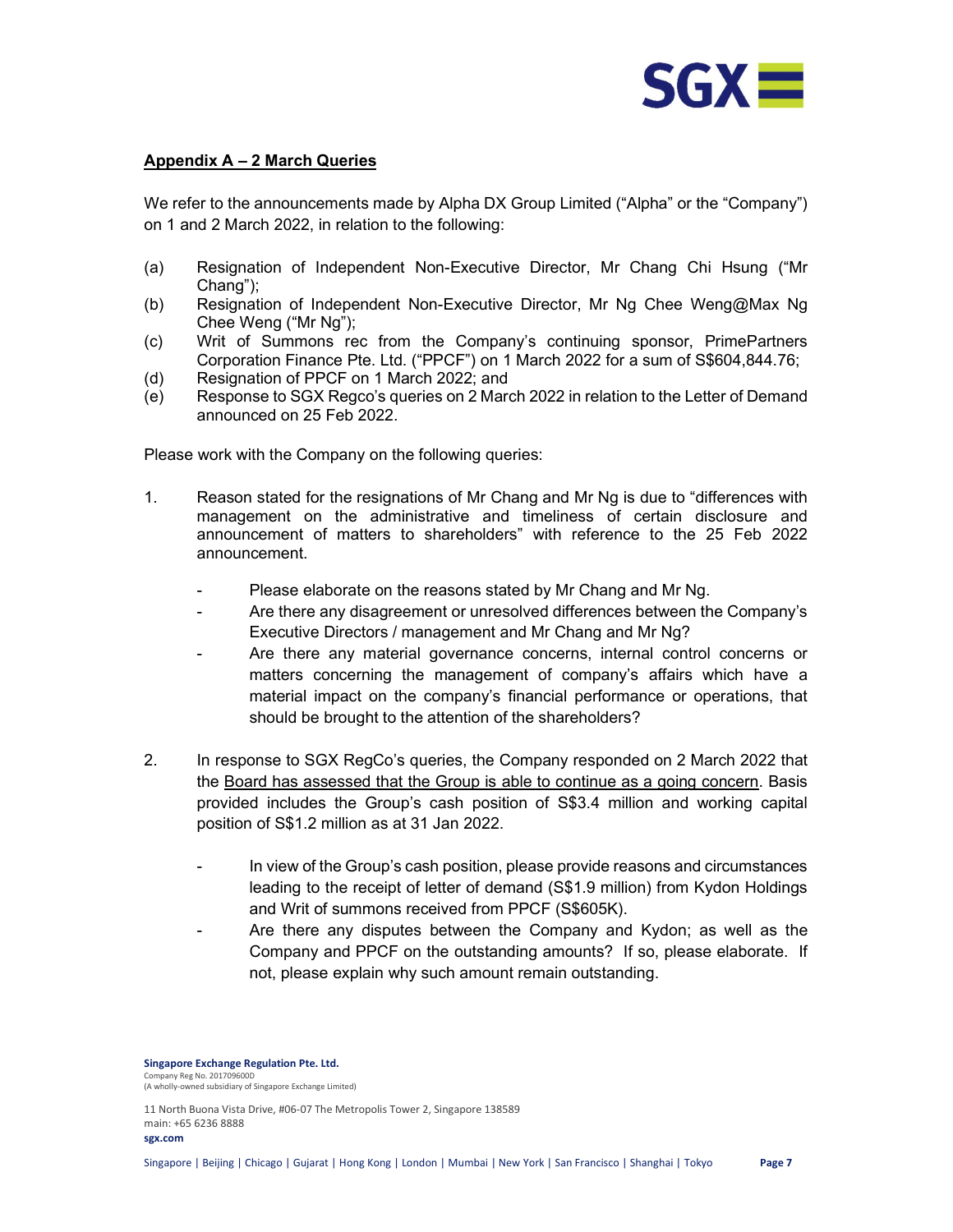

- 3. In response to SGX RegCo's queries, the Company disclosed on 2 Mar 2022 that the bases for the Board assessing that the Group is able to continue as a going concern is because the Group's short-term liabilities of S\$7.3m can be partially satisfied by the Group's cash of S\$3.4m and the Company is in negotiations to convert some liabilities into equity, as well as in discussions with creditors to extend the due date of its short term liabilities.
	- (a) Please elaborate on the progress of such negotiations / discussions to restructure the Group's short-term liabilities and whether any agreement has been entered into.
	- (b) Assuming the negotiations / discussions do not result in positive outcomes, ie, disregarding matters which are not definitive, please provide the Board's opinion on the Group's ability to operate as a going concern and state in detail the bases in arriving at such opinion.
	- (c) For the purpose of the Company's resumption of trading on 8 June 2021,
		- (i) The Board had provided its opinion on its ability to operate as a going concern and confrimed sufficiency of working capital for at least 12 months after resumption of trading.

- Please confirm if such opinion and confirmations are still valid and whether the considerations taken into account then are still valid. If not, please provide further details.

(ii) The Investor and Controlling shareholder of the Company, Didi Investments Inc. had provided an undertaking to provide financial support to the Group for at least 12 months after resumption of trading, to enable it to execute its business plans, remain a going concern and repay its debts as and when they fall due. In response to SGX RegCo's queries, the Company disclosed on 2 Mar 2022 that its working capital available is S\$3.4m and it does not have other credit lines.

- Why is the financial support from Did Investments Inc. not taken into consideration by the Board in assessing availability of working capital and going concern?

- 4. Are there any disagreements between the Company and its sponsor PPCF? Please provide details.
- 5. Is the Company in talks with new sponsors? Please provide updates to shareholders on progress.

Singapore Exchange Regulation Pte. Ltd. .<br>Iny Reg No. 201709600D (A wholly-owned subsidiary of Singapore Exchange Limited)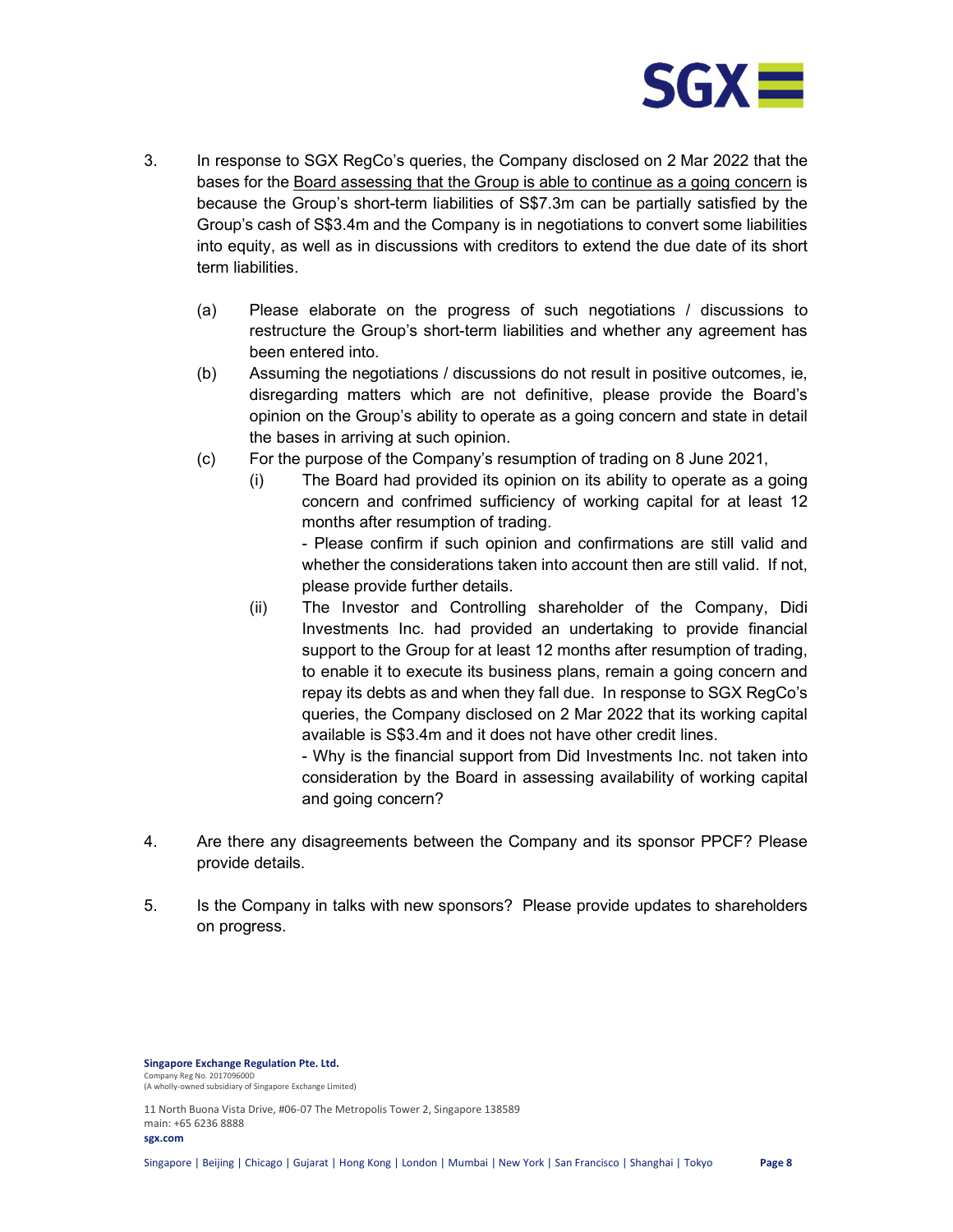

## Appendix B – 3 March Queries

We refer to the announcement made by Alpha DX Group Limited ("Alpha" or the "Company") on 2 March 2022, on its FY2021 financial results.

1. We note that the Group's trade and other receivables of S\$5.2 million accounted for about 53.6% of the Group's current assets of S\$9.7 million.

The following breakdown of the trade and other receivables is disclosed:

- (i) Trade receivables from non-related parties: S\$2.6 million
- (ii) Other receivables: S\$342K
- (iii) Deposits: S\$2.1 million
- (iv) Prepayments: S\$79K

Please provide information on the following:

- Nature of each of the above breakdown items:
- Explanation on reasons for the high trade receivables in the education business.
- Are the "Other receivables", "Deposits" and "Prepayments" in relation to the education business? What are the circumstances that led such items being incurred? Who are such payments made to / receivables expected from?
- Aging of the Group's trade receivables, and actions taken to recover the past due receivables.
- Has the Board assessed if there are recoverability issues?
- 2. Revenue for FY2021 amounted to S\$9.75 million and was solely contributed by the Digital Transformation in Learning and Education ("DTLE") business segment.
	- Please provide details on the revenue streams and the Group's revenue recognition for the DTLE business segment.
- 3. The Group recorded trade and other payables of approximately S\$7.07 million as at 31 Dec 2021, of which S\$5.27 million relates to "Other Payables to non-related parties" and S\$1.66 million relates to "Accrued Operating Expenses".
	- Please provide further breakdown and explain the nature of "Other Payables" and why these were incurred.
	- Please explain the nature of the "Accrued Operating Expenses" and why is there a need to accrue such expenses.
- 4. The proposed acquisition of an exclusive perpetual territorial license (the "License") from ERC Institute Pte. Ltd. has been postponed, but the Company has paid additional deposit of S\$600K.
	- Please provide the Company's rationale for paying the additional S\$600K deposit.

Singapore Exchange Regulation Pte. Ltd. .<br>ny Reg No. 201709600D (A wholly-owned subsidiary of Singapore Exchange Limited)